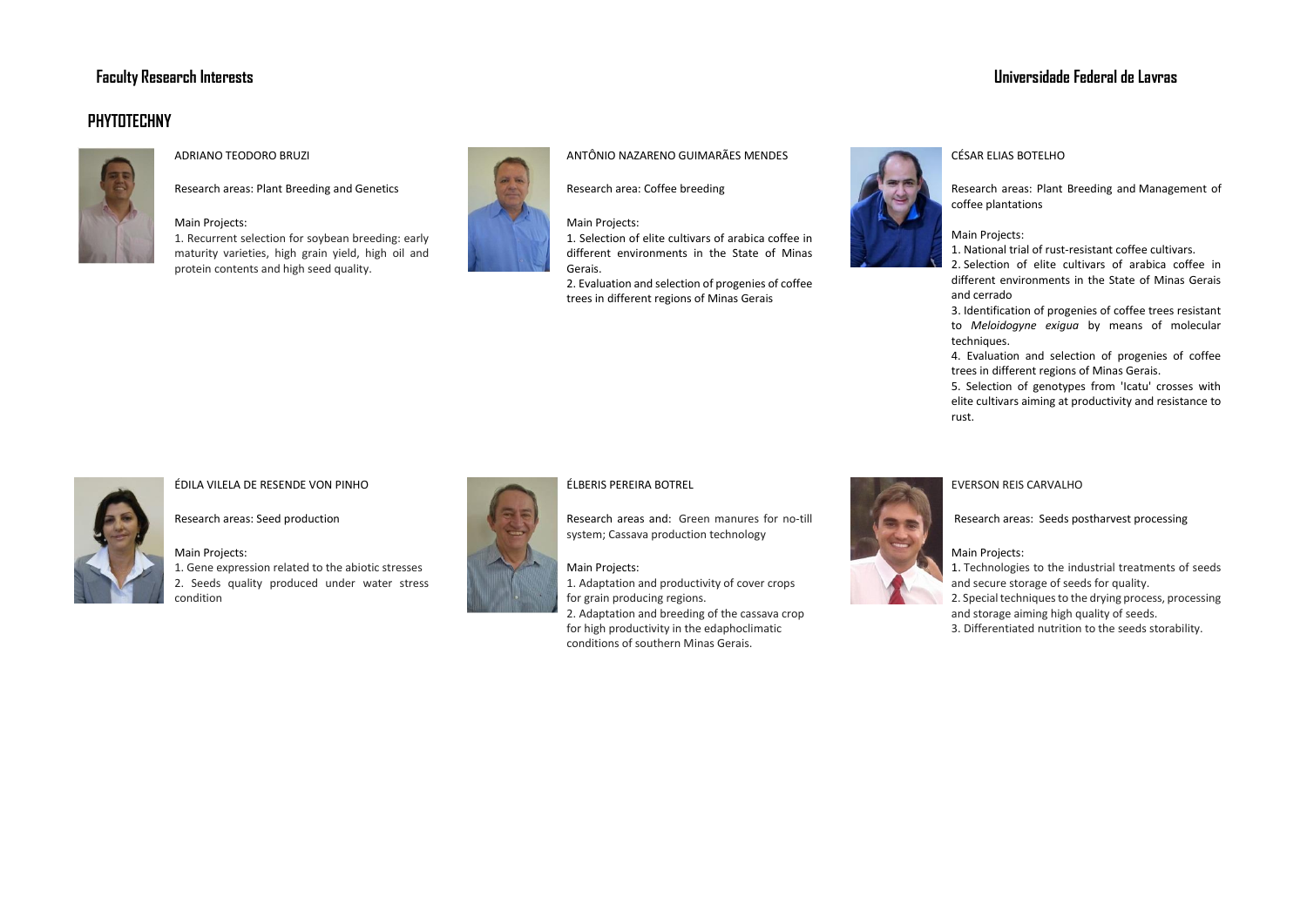

# FERNANDA CARVALHO LOPES DE MEDEIROS



# Research area: Crop protection

### Main Projects:

1. Resistance management of herbicides and fungicides

2. Effect of biostimulating agents on the detoxification of herbicides

3. Chemical control of weeds, residual effect and phytotoxicity of herbicides

4. Dynamics of *Fusarium verticillioides* after herbicide treatment on maize stubble

5. Herbicides Leaching Potential in Association with Hydroretent Polymer

6. Dose response curve of different biotypes of sourgrass (*Digitaria insularis*) to the glyphosate herbicide



HELOISA OLIVEIRA DOS SANTOS

Research area: Seed physiology and biotechnology

#### Main Projects:

1. Preservation and quality of forage seeds 2. Biotechnology applied to development and seeds quality



#### FLÁVIA BARBOSA SILVA BOTELHO

Research areas: Plant breeding



Main Projects: 1. Development of upland rice cultivars in the

Minas Gerais state. 2. Validating the role of Erecta gene in heat

temperature and identifying Erecta alleles for breeding heat tolerance in rice.

3. Enzimatic expression and phenotyping for hidric stress in upland rice.

4. Recurrent selection for early flowering in rice.

#### GLADYSTON RODRIGUES CARVALHO

Research areas: Coffee Breeding and production

#### Main Projects:

1. Selection of elite cultivars of arabica coffee in different environments in the State of Minas Gerais. 2. Evaluation and selection of progenies of coffee trees in different regions of Minas Gerais



### JOÃO ALMIR OLIVEIRA

Research area: Seeds postharvest processing

Main Projects: 1. Quality of soybeans enriched with micronutrients 2. Effect of chemical treatment on seed quality throughout storage



# JOSÉ DARLAN RAMOS

Research area: Tropical fruit science

1. Management and cultural practices for dragon

fruit, passion fruit, and avocado production

2. Management and cultural practices for citrus production



#### JOSÉ EDUARDO BRASIL PEREIRA PINTO

Research area: Plant tissue culture and organ culture

Main Project:

1. *In vitro* propagation of plants



# JOYCE DORIA

Research area: Agroecology

harvested with high water

Main Projects:

1. Composting and microbial inoculants 2. Plant growth promoting bacteria

4. Effect of processing on seed quality



# LEILA APARECIDA SALLES PIO

Research areas: Tropical and subtropical fruit science

### Main Projects:

- 1. Agroflorestal system and sustainable agriculture
- 2. Abiotic stress induction in fruit plants
- 3. Biofortification of fruit
- 4. Innovation in cultivation system for dragon fruit, anona, banana, passion fruit, and avocado.



3. Methodology of drying and quality of seeds

Main Projects: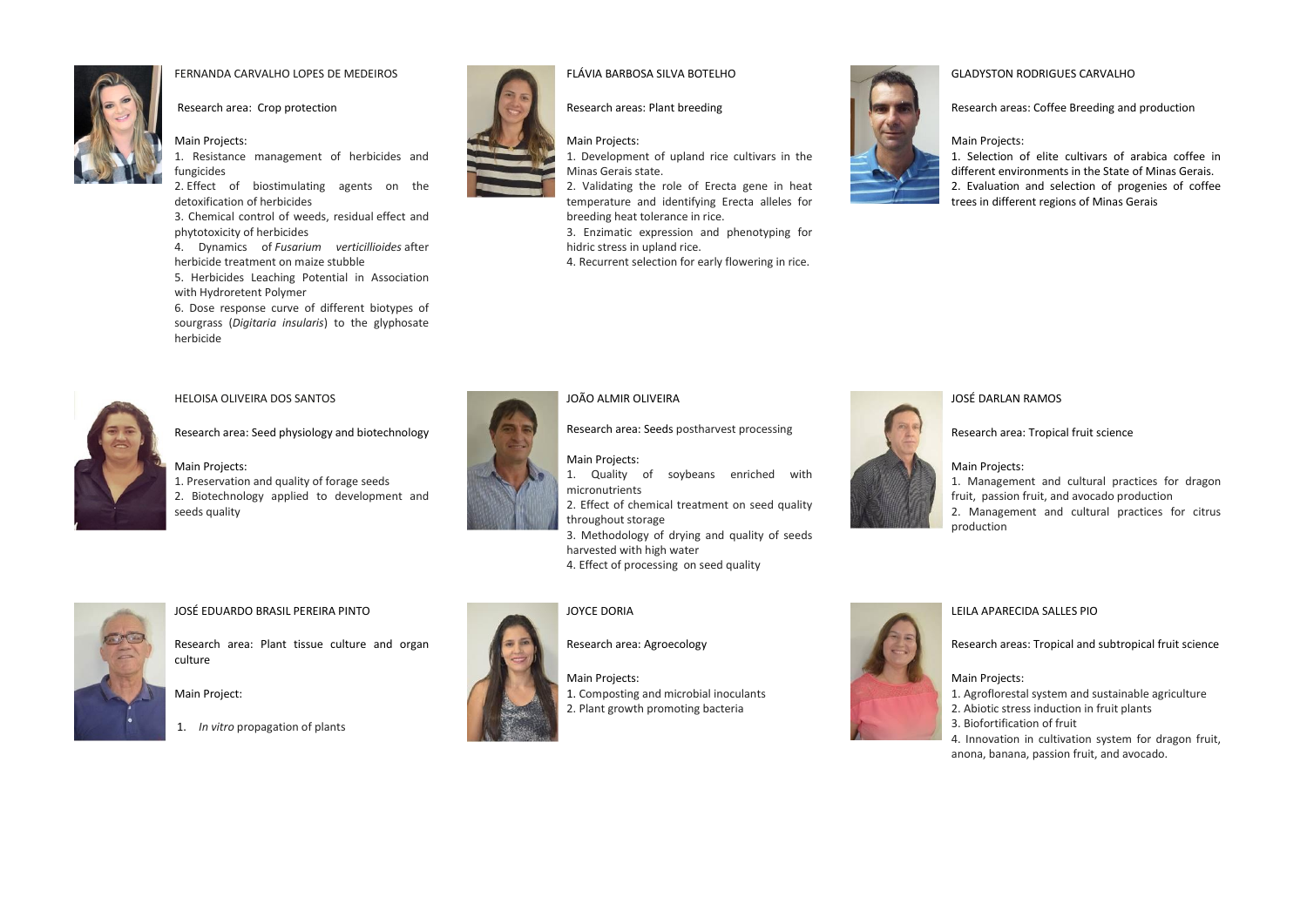

# LUCIANE VILELA RESENDE

Research areas: Vegetables genetic breeding and cultivation.

#### Main Projects:

1. Genetic breeding of strawberry for the state of Minas Gerais: characterization, agronomic and molecular selection of clones.

2. Chemical, nutritional, allelopathic proprieties and enzymatic inhibitory potential of unconventional vegetables.



#### MICHELE VALQUÍRIA DOS REIS

Research areas: Ornamental plants, Urban green areas and afforestation

#### Main Projects:

1. Nanopolymers to improve tree performance on urban adverse conditions

- 2. Biomonitoring of air pollution by species used in urban afforestation
- 3. Cultivation and flowering in orchids



# LUIZ ANTÔNIO AUGUSTO GOMES

Research areas: Breeding of Vegetable crops

Main Project: [1.](http://www.prpg.ufla.br/fitotecnia/wp-content/uploads/2012/09/Sem-t%C3%ADtulo-28.jpg) Breeding of lettuce



#### MARIA LAENE MOREIRA DE CARVALHO

Research area: Seed quality control

#### Main Projects:

1. Image analysis in seed quality control 2. Seed storage and conservation



# MOACIR PASQUAL

Research area: Plant Tissue Culture

### Main Projects:

1 - Potential of several vegetal species aiming the repopulation of the Doce River Basin Region. 2 - Native fruit from the Cerrado biome of the Minas Gerais State: nutritional composition, propagation, morphanatomic, molecular and citometric studies, and chemical characterization of essential oils.

3 - Perspectives for the inhibition of trypsin in *Enterolobium contortisiliquum* and their effects on the biology of *Spodoptera frugiperda* (Lepidoptera: Noctuidae)



MURILLO DE ALBUQUERQUE REGINA

Research areas: Vine and wine

#### Main Projects:

1. Physiology and propagation of vine plants

2. Production of grapes for wine industry



#### PATRÍCIA DUARTE DE OLIVEIRA PAIVA

Research areas: Floriculture and Landscaping

#### Main Projects:

1. Postharvest of cut flowers

- 2. Ornamental plant propagation (incluing in vitro) and production
- 3. Studies on historical gardens
- 4. Urban green areas studies



# RAFAEL PIO

Research areas: Subtropical and Temperate fruit science

Main Projects:

1. Development and production of pear in tropical regions

2. Innovative production of berries in tropical higher lands



#### RAQUEL MARIA DE OLIVEIRA PIRES

Research areas: Seed control and quality

### Main Projects:

1. Use of image analyses to evaluate the quality of seed

2. Quality seeds evaluated with differential techniques of analyses